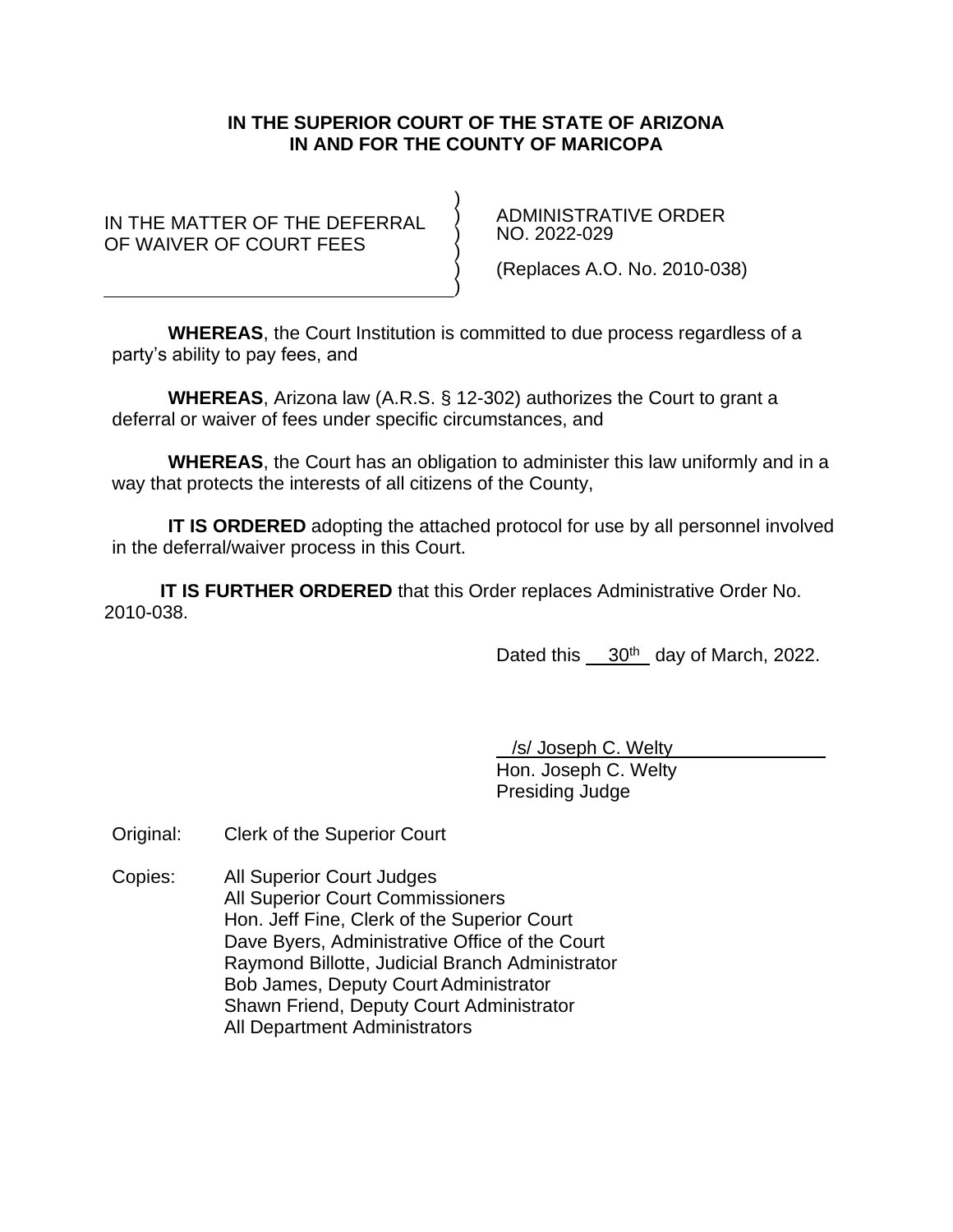# **Protocol for the Processing of Requests to Defer/Waive Court Fees**

# **Introduction**

The following protocol establishes a multi-tiered framework for objectively determining the eligibility of a person who requests a deferral and/or waiver of court fees (hereinafter referred to as "litigant"). This methodology is designed to be used by Court or Clerk staff appointed as Special Commissioners for the specific purpose of ruling on such requests. This protocol clarifies the statutory process described in A.R.S. § 12-302.

## **Requests for Deferral/Waiver of Court Fees**

- I. Upon the submission of the court-approved application for deferral/waiver of court fees, and affirmation by the litigant that all information contained within is accurate under penalty of perjury, the Special Commissioner shall examine the application for information regarding the income and expenses of the litigant, as well as any reference to the litigant's participation in a government assistance program.
	- A. If any part of the application is incomplete which hinders the ability of the Special Commissioner to properly analyze the litigant's financial situation, the Special Commissioner shall require the litigant to complete the application. If the litigant chooses not to complete the application, the Special Commissioner shall deny the application and return it to the party requesting the deferral.
- II. After examining the proof of current enrollment **or** the relevant financial information received within the application for deferral/waiver of court fees, the Special Commissioner shall determine which of the following tiers is most applicable given the litigant's financial circumstances.
	- A. Tier 0 Code WAIV-Eligible for waiver at the outset of thecase
		- *1. Eligibility Attributes*
			- a. Proof of current enrollment in the supplemental social security income (SSI) program under Title XVI of the Social Security Act. The litigant must present an eligibility letter at the time the litigant is seeking the waiver. If the letter is not presented, the party will not receive the waiver status.
	- B. Tier 1 Code DEFW
		- *1. Eligibility Attributes*
			- a. The litigant provides proof of current enrollment (an award/eligibility letter or verification card) in one or more of the following programs: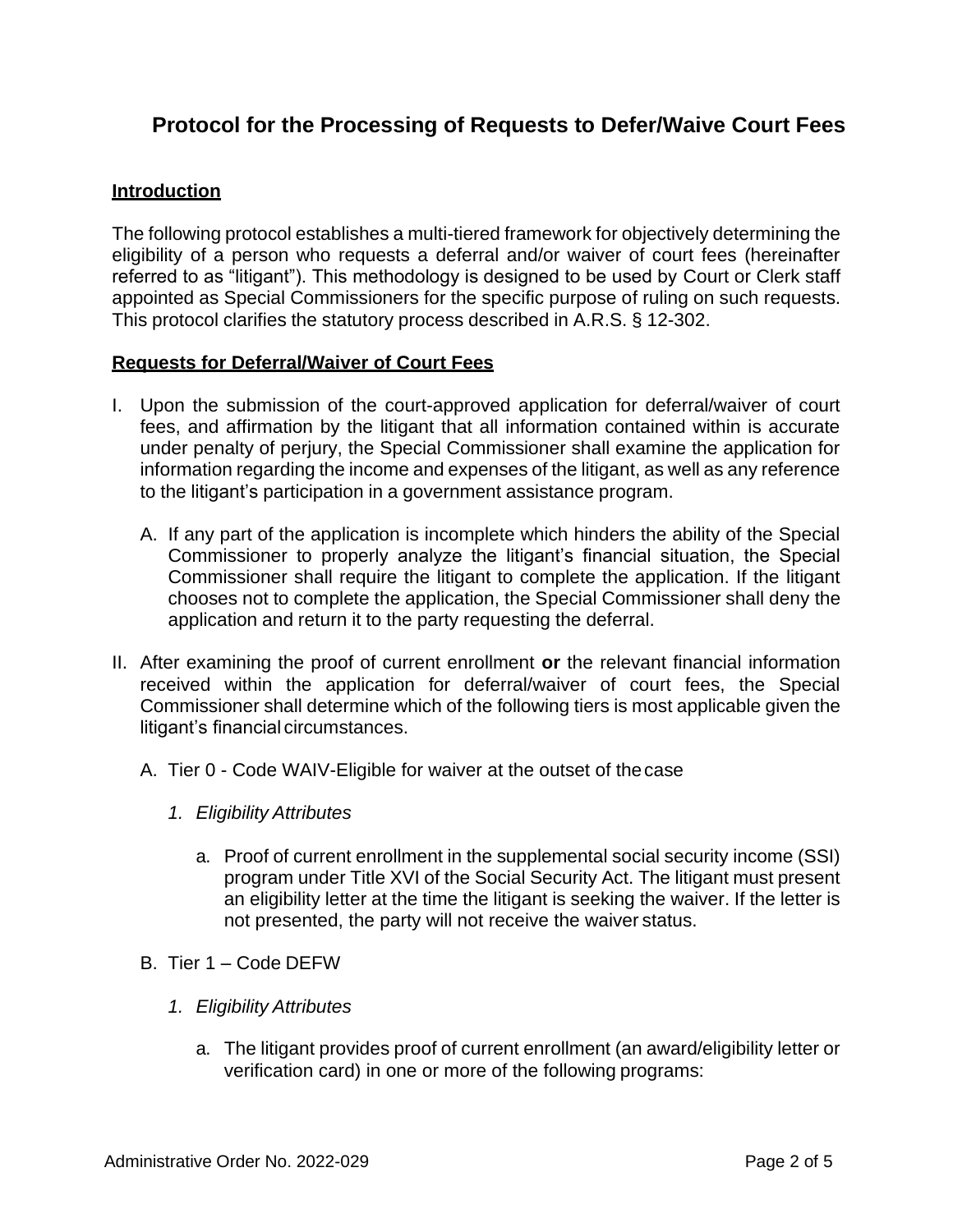- The U.S. Temporary Assistance for Needy Families (TANF).
- The U.S. Food Stamp Program (which has been renamed [Supplemental Nutrition Assistance Program](http://www.fns.usda.gov/fsp/snap.htm) orSNAP).
- b. The litigant's income is 150% or less of the current U.S. Poverty Guidelines as established by the Department of Health and Human Services (HHS).
- c. Represented by Community Legal Services.
- *2. Payment Requirements*
	- a. Deferral is granted until the end of the case, with no payment required at the time of application.
	- b. To request a payment plan or waiver of relevant fees at the end of the case, the litigant must file a supplemental application at the court location where the case was originally filed or mail the application to the downtown office.
	- c. At the end of the case, Judicial Officers shall, based on the application filed, make a determination about the payment or waiver of court fees.
	- d. If no supplemental application is filed (under section II.B.2.b. of this protocol), a letter will be sent to the litigant stating that the relevant fees are due in full within 30 days of receipt or collections activities will be initiated.
- *3. Delinquent Account Consequences*
	- a. If an account becomes delinquent, it will be transferred to a contracted private collection agency, which is authorized to charge to the litigant an additional percentage fee to the outstanding balance.
	- b. The account will be referred to the Debt Setoff program of the Arizona Department of Revenue (also known as the Arizona Tax Refund Intercept Program).
- C. Tier 2 Code DEF1
	- *1. Eligibility Attributes*
		- a. The litigant's income is greater than 150%, but less than 175%, of U.S. Poverty Guidelines.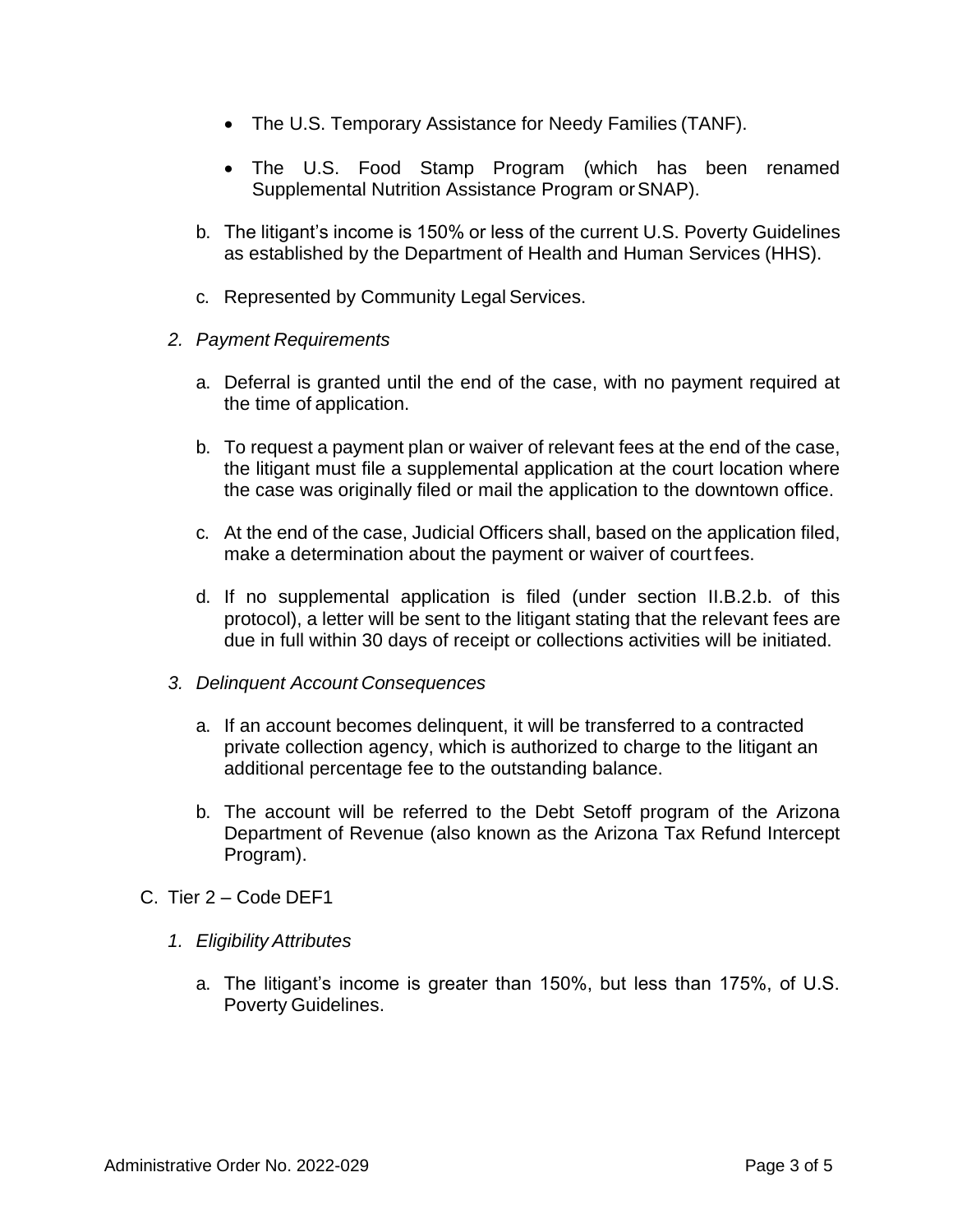- *2. Payment Requirements*
	- a. Payment of no less than \$10 is due within 30 days after the initial filing date.
	- b. A monthly billing statement will be sent to the litigant requiring no less than \$10 per month due until balance is paid.
- *3. Delinquent Account Consequences*
	- a. If an account becomes delinquent, it will be transferred to a contracted private collection agency, which is authorized to charge to the litigant an additional percentage fee to the outstanding balance.
	- b. The account will be referred to the Debt Setoff program of the Arizona Department of Revenue (also known as the Arizona Tax Refund Intercept Program).
- D. Tier 3 Code DEF2
	- *1. Eligibility Attributes*
		- a. The litigant's income is greater than 175%, but less than 225%, of U.S. Poverty Guidelines.
	- *2. Payment Requirements*
		- a. Payment of no less than 25% of filing fee is due at the time of filing.
		- b. The remaining balance will be paid in three equal consecutive monthly payments beginning 30 days after the initial filing date.
		- c. A monthly billing statement will be sent to the litigant which provides outstanding balance information with the payment duedate.
	- *3. Delinquent Account Consequences*
		- a. If an account becomes delinquent, it will be transferred to a contracted private collection agency, which is authorized to charge to the litigant an additional percentage fee to the outstanding balance.
		- b. The account will be referred to the Debt Setoff program of the Arizona Department of Revenue (also known as the Arizona Tax Refund Intercept Program).